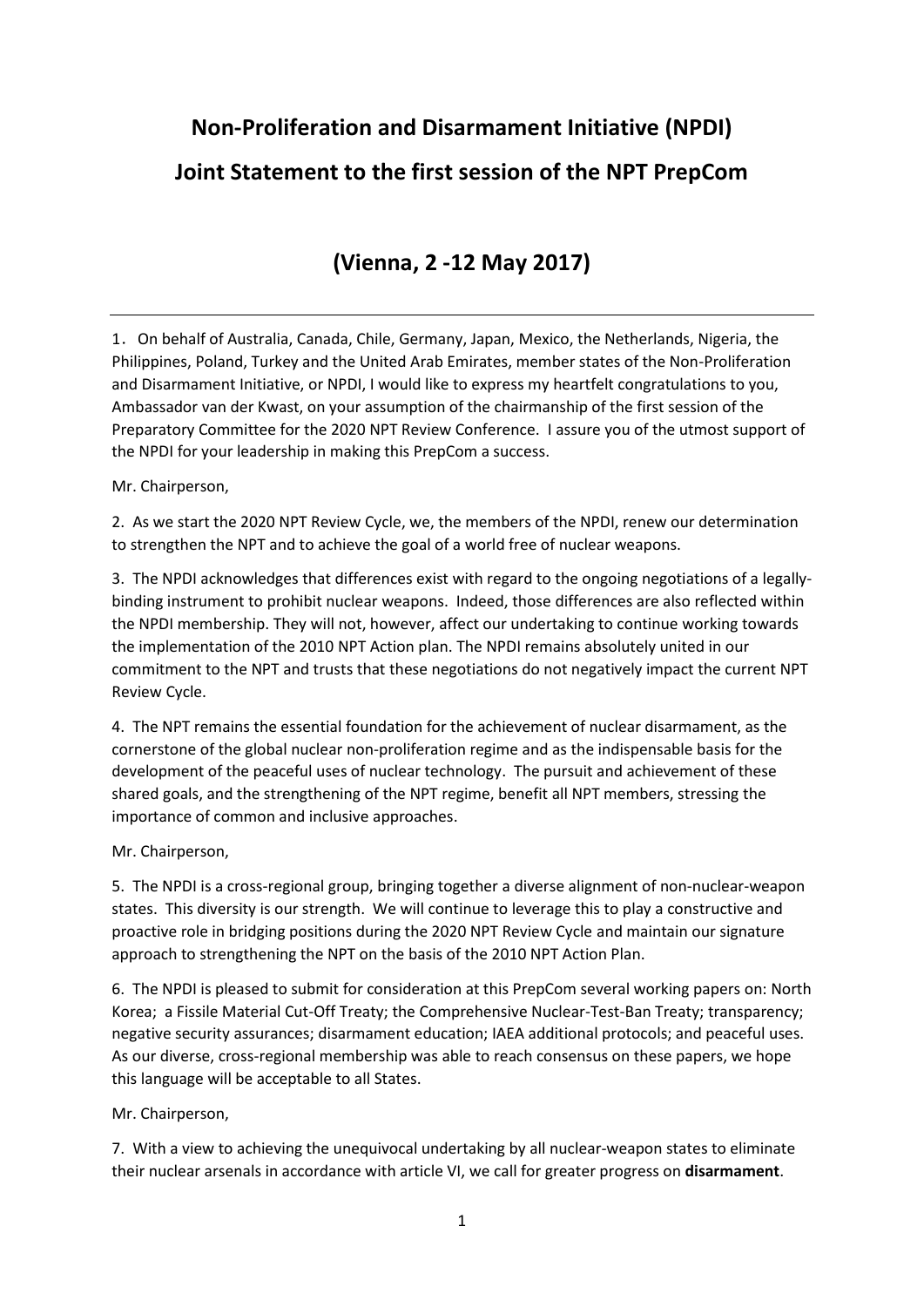We call upon the nuclear-weapon states to agree on a standard reporting form and to use this to provide regular reports to the NPT on implementation of their nuclear disarmament obligations; noting that reporting is an effective instrument both for increasing transparency on nuclear disarmament activities and for greater accountability as a part of the strengthened review process.

8. The NPDI also welcomes the establishment of the high-level Fissile Material Cut-Off Treaty expert preparatory group, and calls upon the group to strive for an ambitious outcome that clearly advances the work already carried out by the FMCT Group of Governmental Experts. We remain strongly committed to its goal of working towards the commencement of negotiations on an FMCT.

9. We urge all states that have yet to ratify the Comprehensive Nuclear-Test-Ban Treaty to do so without delay and without conditions, in particular the remaining eight Annex 2 states whose ratification is necessary for the Treaty to enter into force.

10. The NPDI also supports the establishment of the Group of Governmental Experts on nuclear disarmament verification. Work on meeting the challenges of verification is a priority that should bring together all supporters of nuclear disarmament. Verification, along with transparency and irreversibility, constitute the underlying principles of disarmament as outlined in the 2010 NPT Action Plan. As such, we highlight the importance of initiatives such as the International Partnership for Nuclear Disarmament Verification and its significance as a cooperative disarmament effort between nuclear-weapon states and non-nuclear weapon states.

11. On **non-proliferation**, we are committed to strengthening the effectiveness and efficiency of the IAEA safeguards system. We consider the IAEA Comprehensive Safeguards Agreement, in combination with an Additional Protocol, to be the current international verification standard and call upon all States that have not yet done so to conclude and implement an Additional Protocol without delay. The NPDI recognises the role of the IAEA in the context of the further development of safeguards to maintain and increase their effectiveness and efficiency. Furthermore, we underscore the crucial role of **export controls** to support the fulfilment of nuclear non-proliferation obligations under Articles I, II, and paragraph 2 of Article III of the NPT

12. The NPDI strongly condemns **North Korea**'s continued development of its nuclear weapons and ballistic missile programs. These undermine the NPT and the global non-proliferation regime, and pose a grave and increasing threat to both regional stability and international peace and security. We strongly urge North Korea to take concrete steps to honour its commitments under the 2005 Six-Party Talks Joint Statement; to fully comply with its obligations under all relevant UN Security Council resolutions; to return to a meaningful dialogue with the international community; to abandon all nuclear weapons and existing nuclear programs in a complete, verifiable and irreversible manner; and to return to compliance with its IAEA safeguards agreement and the NPT.

13. The NPDI supports the **Joint Comprehensive Plan of Action (JCPOA)**. The JCPOA is a valuable success of diplomacy in the Middle East. It is a testimony to the continued relevance of the NPT on which it is built. We commend the IAEA for its ongoing efforts to monitor and verify Iran's implementation of its commitments under the JCPOA. Full and transparent implementation of the JCPOA will strengthen the non-proliferation regime.

14. The NPDI remains a staunch supporter of the right of all States Parties who meet their nonproliferation obligations to have unfettered access to the full benefits of nuclear science and technology, and particularly calls upon those states with the most nuclear expertise to share it, particularly with those states facing the most urgent developmental needs. The NPDI underlines the importance of increased accessibility and broader application of nuclear science and technology in